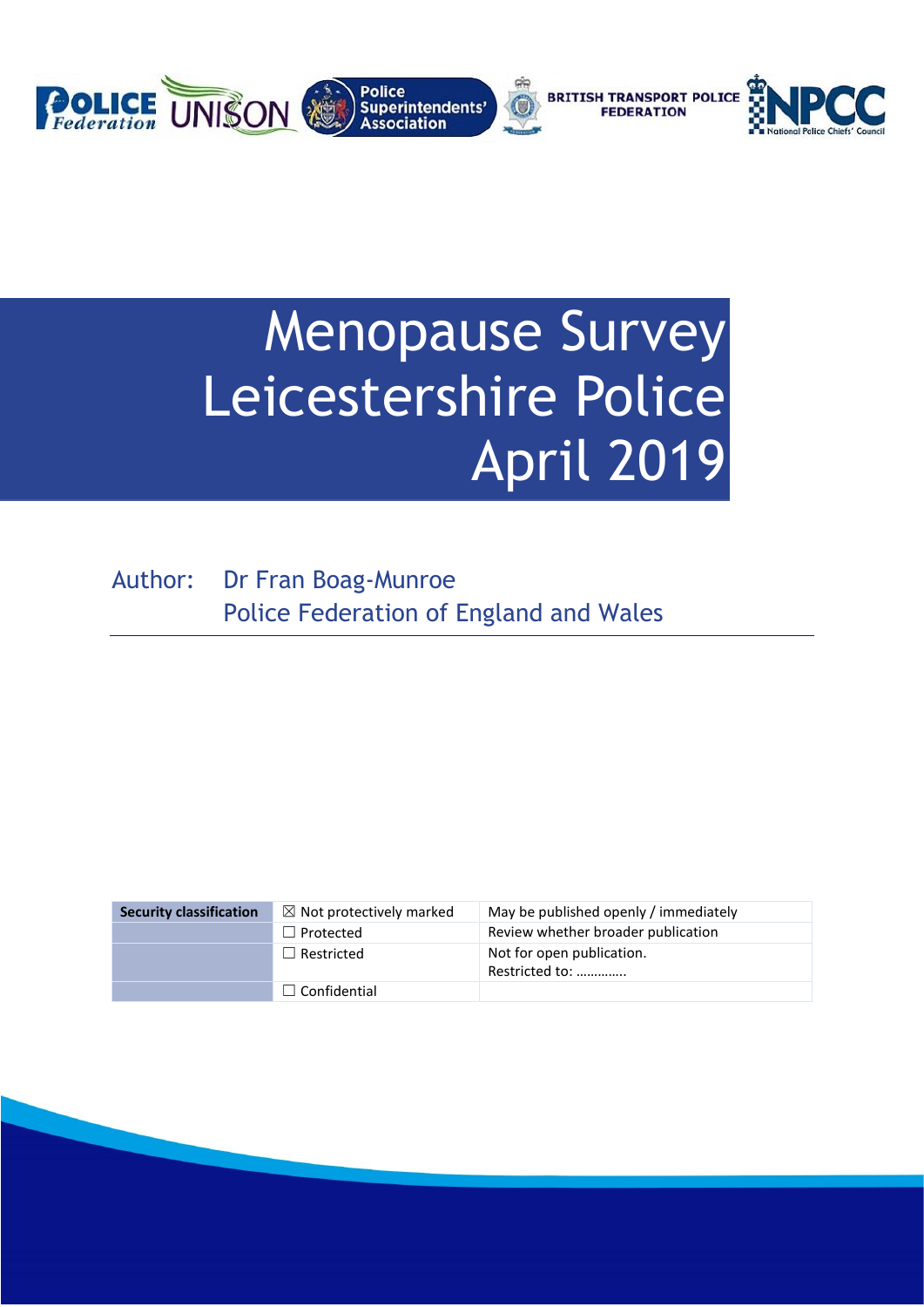### **Contents**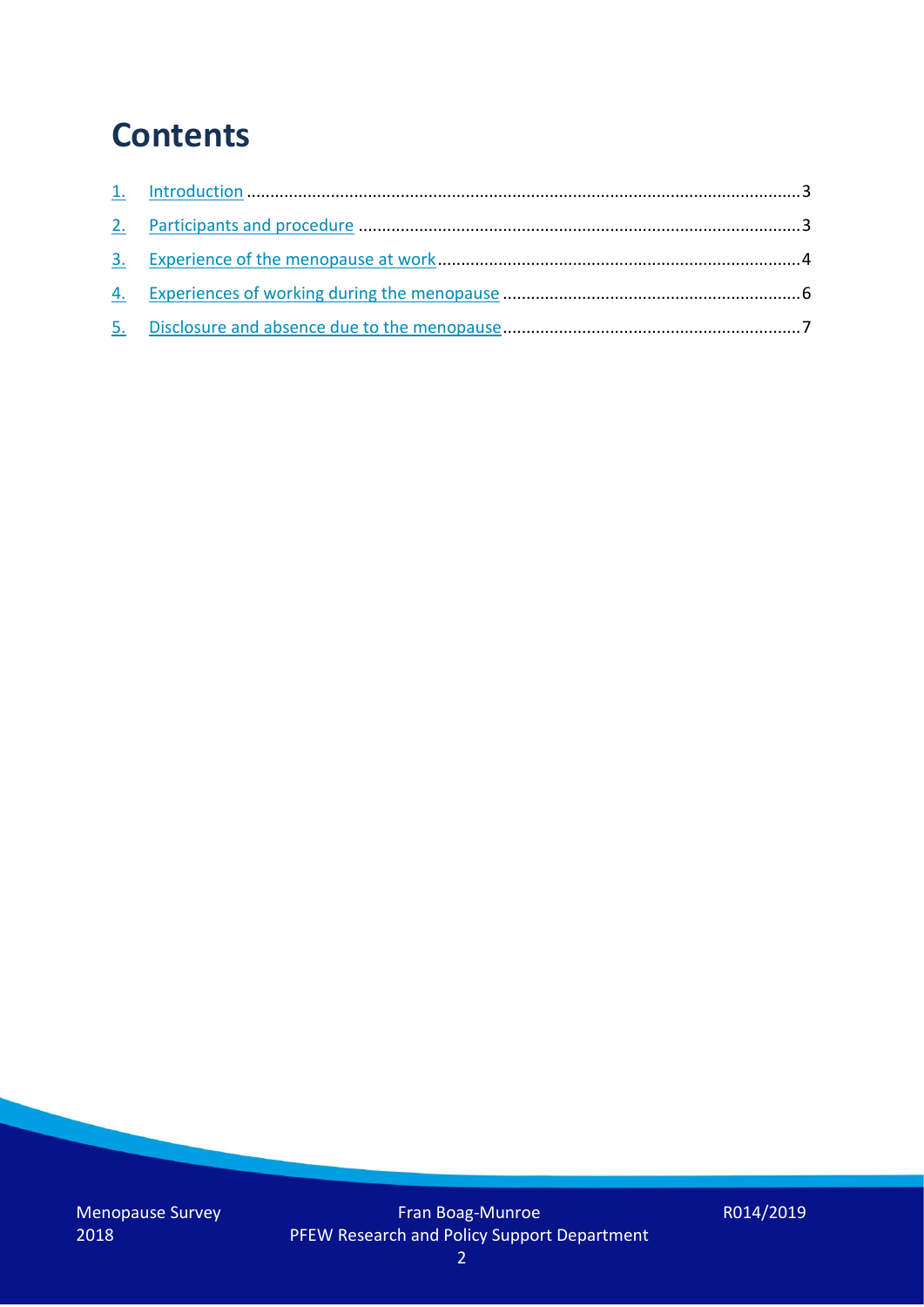# **1. Introduction**

The Menopause Survey was the first of its kind to examine the experiences and awareness of the menopause amongst police officers and police staff at a national level in England and Wales. In particular, it looked at the experiences of individuals who have either gone through or are going through the menopause, as well as the experiences and awareness of managers and supervisors in terms of supporting individuals who are going through the menopause.

This report provides an overview of some of the key findings from the survey for Leicestershire Police.

### **2. Participants and procedure**

Overall 91 responses were received from respondents in Leicestershire Police. 49% of responses were from police officers and 47% were from police staff.

64 respondents completed questions about their experiences of the menopause at work. 29 respondents answered questions relevant to line managers and supervisors (there was an overlap of 13 respondents who completed both sets of questions). A further 11 responses were received from other respondents within Leicestershire Police (i.e. respondents without personal experience of the menopause or managerial responsibilities.

This report only provides a summary of responses to questions about the experience of the menopause at work. Due to the smaller number of respondents who answered questions relevant to line managers or questions relevant to individuals who do not have personal experience of the menopause, these responses have not been reported below, however they have been included within the national statistics.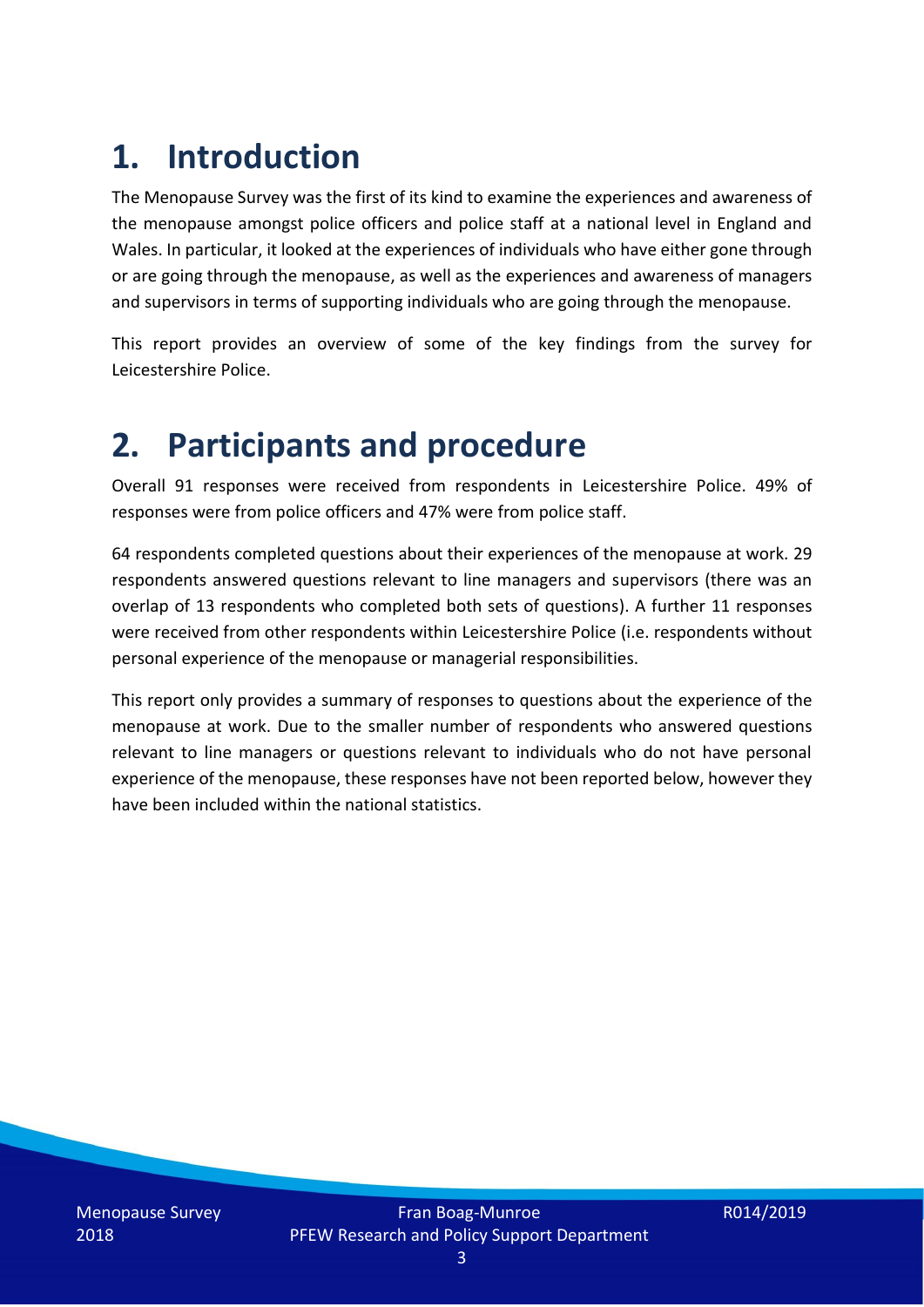### **3. Experience of the menopause at work**

79% of respondents in Leicestershire Police said that symptoms of the menopause were either moderately or extremely problematic. This is higher than the national average, where 76% of respondents reported that symptoms of the menopause were moderately or extremely problematic.



Respondents were asked about the aspects of their working environment that made coping with symptoms of the menopause moderately or extremely difficult. The proportion of respondents in Leicestershire Police who reported that these aspects of their working environment made coping moderately or extremely difficult are presented in Table 1 below, along with the corresponding proportions for the country as a whole.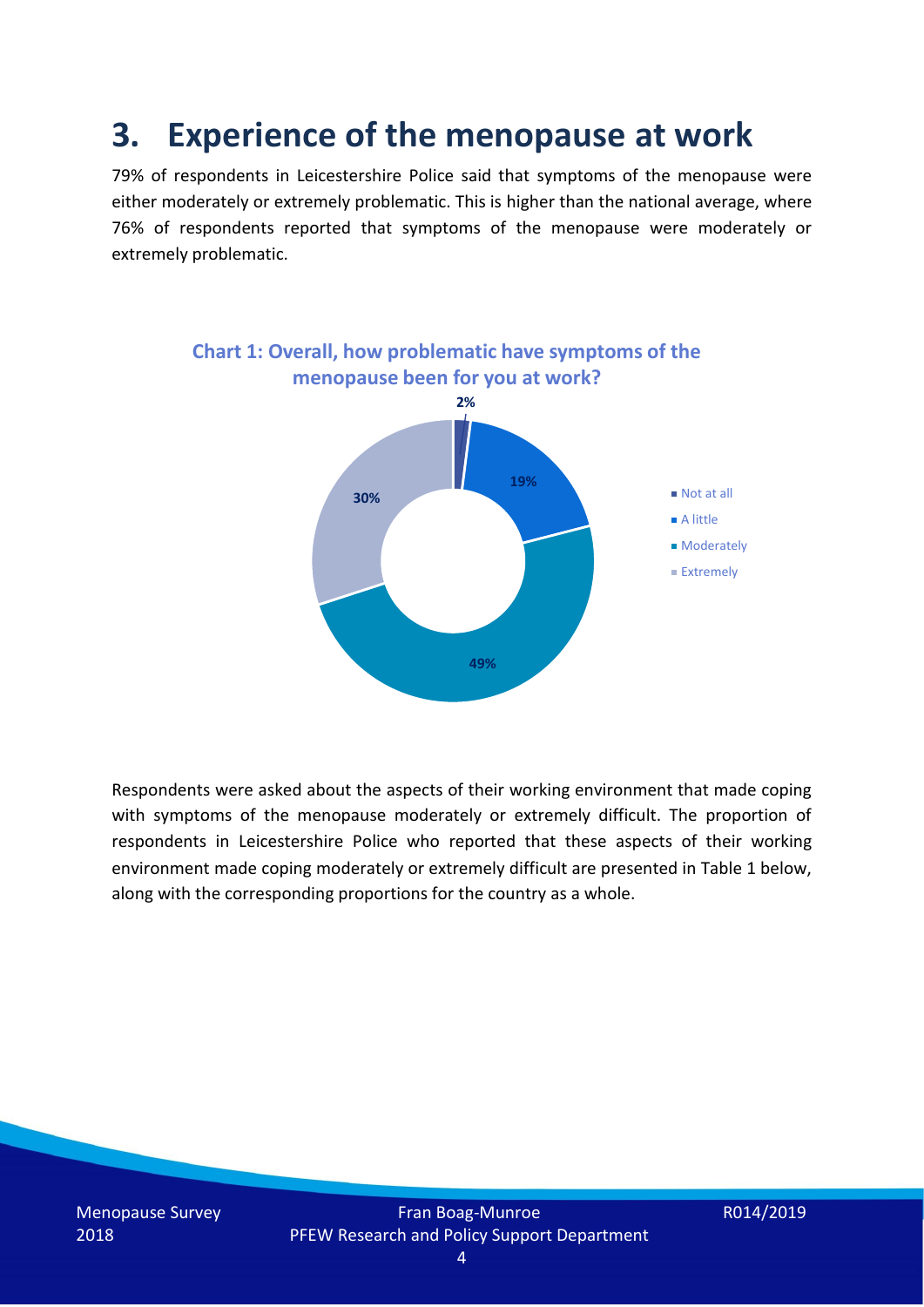Table 1: Aspects of the working environment (where applicable) that made coping with symptoms of the menopause moderately or extremely difficult

|                                   | <b>Leicestershire Police</b> | <b>National Sample</b> |
|-----------------------------------|------------------------------|------------------------|
| <b>Recalling detailed</b>         | 55%                          | 50%                    |
| information                       |                              |                        |
| <b>Having to work shifts</b>      | 35%                          | 33%                    |
| <b>Having fixed working hours</b> | 16%                          | 20%                    |
| The temperature of your           | 52%                          | 61%                    |
| working environment               |                              |                        |
| Inadequate opportunity to         | 49%                          | 57%                    |
| control ventilation in your       |                              |                        |
| working environment               |                              |                        |
| Inadequate access to toilet       | 11%                          | 16%                    |
| <b>facilities</b>                 |                              |                        |
| <b>Shared offices/workspaces</b>  | 29%                          | 27%                    |
| The physical demands of           | 24%                          | 26%                    |
| the job                           |                              |                        |
| The design of uniforms            | 27%                          | 23%                    |
| The pressure of tight             | 19%                          | 32%                    |
| deadlines                         |                              |                        |
| <b>Your workload</b>              | 33%                          | 38%                    |
| <b>Not being office-based</b>     | 8%                           | 9%                     |
| <b>Having to make difficult</b>   | 23%                          | 26%                    |
| decisions within your job         |                              |                        |
| <b>Having to attend formal</b>    | 19%                          | 18%                    |
| meetings                          |                              |                        |
| <b>Having to maintain your</b>    | 27%                          | 18%                    |
| position for long periods         |                              |                        |
| without relief                    |                              |                        |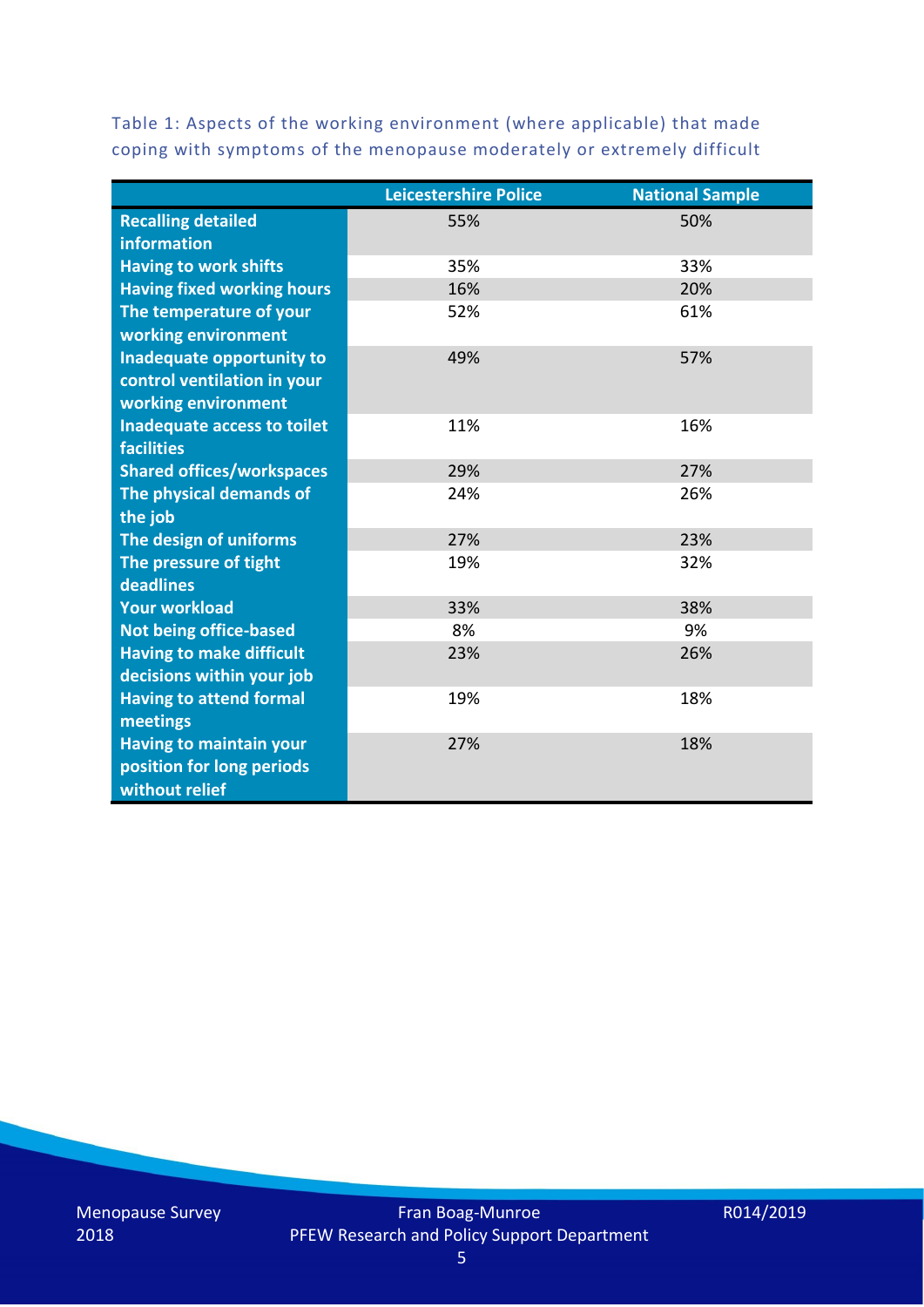### **4. Experiences of working during the**

### **menopause**

48% of respondents in Leicestershire Police said that they felt that their job performance had been negatively affected by the menopause. This is higher than the national sample, where 46% felt that their job performance had been negatively affected by the menopause.

25% of respondents felt that the menopause had negatively affected their manager's and colleagues' views on their competence at work. Within the national sample, 21% of respondents who had either gone through or were going through the menopause felt this way.

25% of respondents in Leicestershire Police said that they had considered leaving because they have found it difficult to deal with the menopause at work. This is higher than the national average, where 20% of respondents said that they had considered leaving as a result of the menopause.



#### **Chart 2: Experiences of work as a result of the menopause**